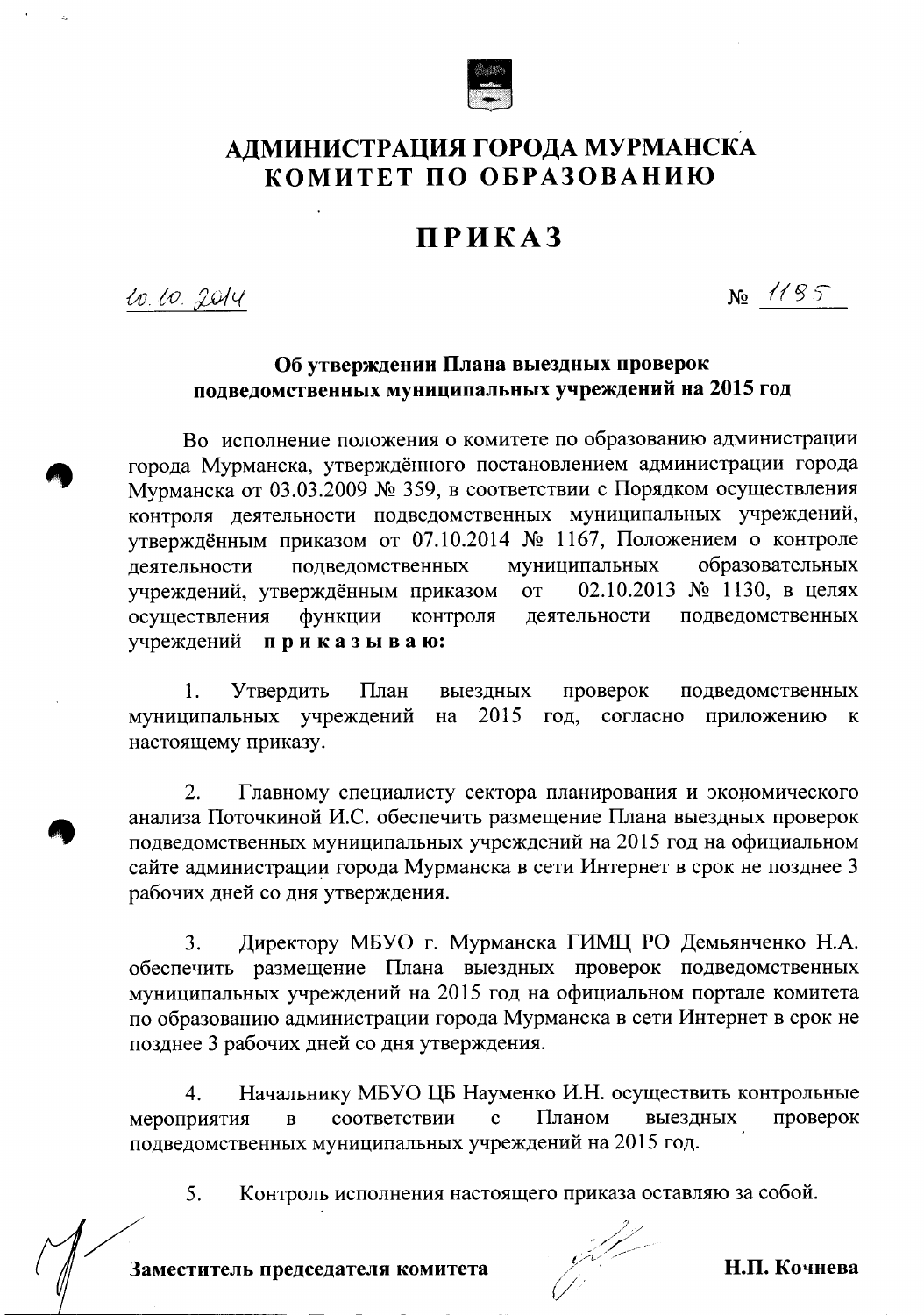Приложение приказу комитета по образованию администрации города Мурманска<br>or <u>40 to 2 G/4</u> No 1485

## План выездных проверок подведомственных муниципальных учреждений на 2015 год

| N <sub>2</sub><br>$\Pi/\Pi$ | Краткое<br>наименование                                                                                                                                                                                                         | Тема проверки                                                              | Проверяемый<br>период | Период<br>проверки | Структурное<br>подразделение |
|-----------------------------|---------------------------------------------------------------------------------------------------------------------------------------------------------------------------------------------------------------------------------|----------------------------------------------------------------------------|-----------------------|--------------------|------------------------------|
|                             | проверяемого                                                                                                                                                                                                                    |                                                                            |                       |                    | осуществляющее               |
|                             | учреждения                                                                                                                                                                                                                      |                                                                            |                       |                    | контроль                     |
|                             |                                                                                                                                                                                                                                 |                                                                            | Δ                     | 5                  |                              |
| 1.                          | МБОУ г. Мурманска СОШ № 56, Проверка отдельных                                                                                                                                                                                  | вопросов $ $                                                               | 2013, 2014 гг.        | Январь -           | КРО МБУО ЦБ                  |
|                             | MEOV OOIII $\mathbb{N}$ 16, MEOV COIII $\mathbb{N}$                                                                                                                                                                             | финансово-хозяйственной                                                    |                       | март               |                              |
|                             | 21, MEOY COIII $\mathcal{N}$ <sup>0</sup> 41, MEOY r.                                                                                                                                                                           | деятельности.                                                              |                       |                    |                              |
|                             | Мурманска СОШ № 53                                                                                                                                                                                                              |                                                                            |                       |                    |                              |
| 2.                          | г. Мурманска $N_2$ 125,<br>МБДОУ<br>МБДОУ № 132 г. Мурманска,<br>МБДОУ 131 г. Мурманска,<br>г. Мурманска $N_2$ 130,<br>МБДОУ<br>МБДОУ г. Мурманска №<br>129,<br>МБДОУ № 127 г. Мурманска, МБОУ<br>г. Мурманска прогимназия № 61 | Проверка отдельных<br>вопросов<br>финансово-хозяйственной<br>деятельности. | $2013, 2014$ FF.      | март -<br>август   | КРО МБУО ЦБ                  |